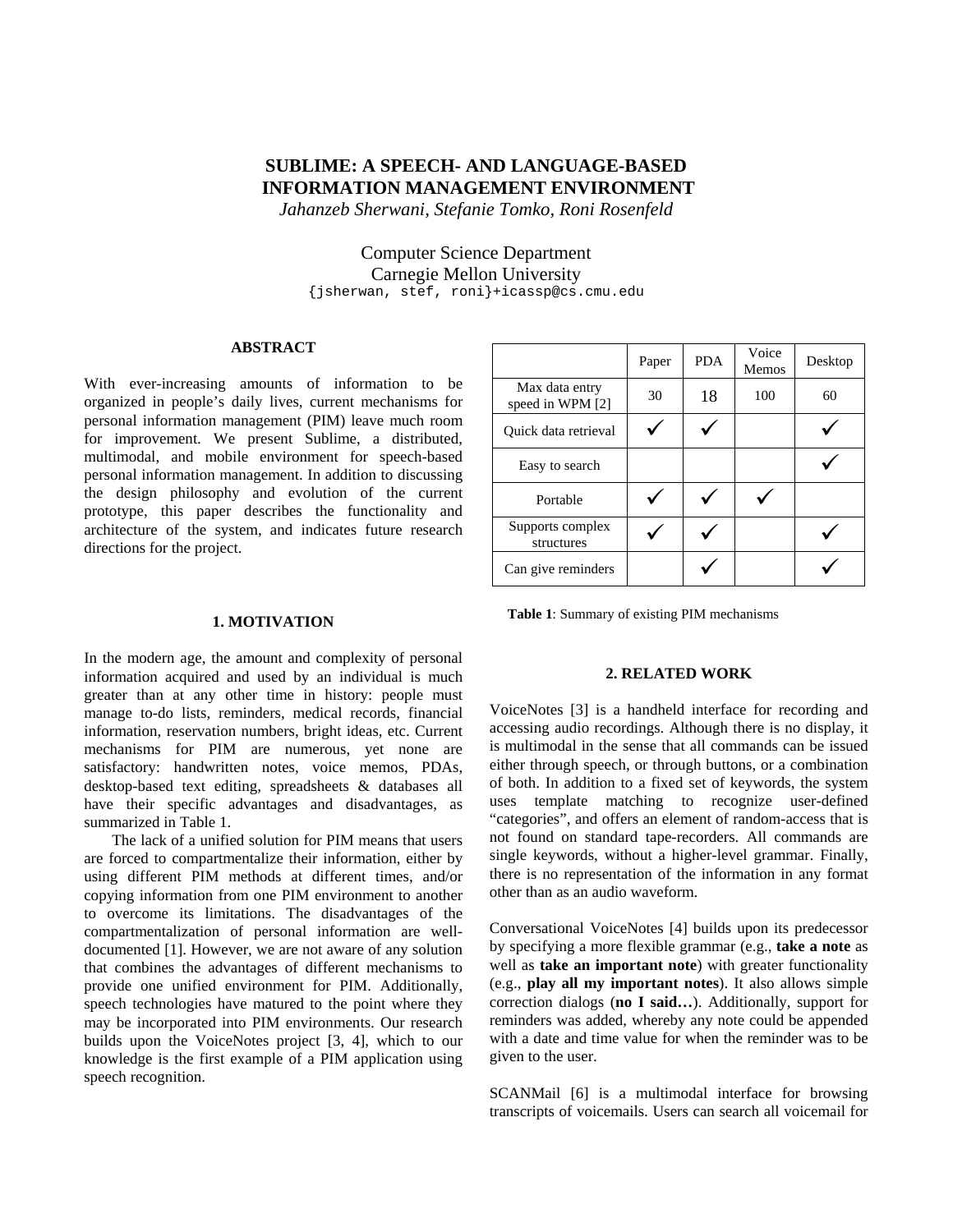specific words, and can play back specific portions of voicemails using the transcript. Speech is not used to control the interface; the only speech component in the system is the voicemails themselves.

MiPad [7] is a multimodal system with a number of PIM applications (calendar, email, contact list & memos) leveraging specific language models for data entry into specific GUI text fields. Although it appears there are many parallels with MiPad and Sublime, the lack of detailed descriptions of the interface and user studies makes it difficult to compare the two systems.

## **2. CONTEXTUAL INQUIRY**

To better understand PIM practices by people at large, we conducted a contextual inquiry involving eleven members of the university community: an undergraduate student, six graduate students, two staff members and two faculty members to elucidate their PIM practices, as well as gauge their satisfaction with their current methods. In addition to a qualitative understanding, we were able to collect statistics on their significance of usage for the following PIM mechanisms: the notes function in PDAs, desktop-based text editing, emails to themselves, text notes on their cell phones, and paper (notebooks, scraps of paper, and Post-It notes). The results are summarized in Figure 1.



**Figure 1**: Usage of specific PIM mechanisms. Cell phone usage was almost nonexistent and is left out of the graph.

Additionally, while five of the respondents said they were not satisfied with their current practice, it was unanimously agreed that there was room for improvement, and all but one said they would try a speech based system on their PDA or phone.

The data that the users stored in their respective PIM systems had a wide distribution (e.g., "messages for roommates", "things to do with kids once I have kids", "books to read", "frequent flier numbers", etc.), although the most-used data were noting down appointments, reminders and to-do lists.

There are a couple of interesting things to note about the above data. PDAs are heavily used by a few people, and are almost entirely unused by the rest. Whether this is because of their cost, or because of usability issues, or both, is outside the scope of this study. Next, while paper is a popular choice, it is not used very significantly by many people; similarly with self-directed emails. Desktop-based PIM methods, however, are very significantly used.

#### **3. INITIAL DESIGN**

Based on the preliminary study, we decided to design our system with the simplest possible information model for users to learn, while still allowing some flexibility. Information would be stored in the form of lists, each with a title, and any number of items. For instance, a user could have a list titled **Grocery list**, with items **Eggs**, **Milk**, and **Cheese**. While we worked with the idea of more complicated structures, such as hierarchical lists, and userdefinable types and structures, we decided to go with the simplest model to begin with, and grow the model space after we gained a basic understanding of how successful users are with simple models.

We began by developing a speech-only system for use over the phone, which would allow anyone to access their information without the need for specialized hardware. Additionally, we envisioned a web-interface where users could access their data through the GUI modality. One important design choice we made at this time was to interleave "interpretable speech" (meta language, e.g., **add a note**) with "non-interpretable speech" (actual information e.g., **grocery list**). In this regard, there were huge similarities with our system and the first VoiceNotes system.

The first prototype was developed on the RavenClaw architecture [5], which allows for flexible, conversational dialog systems. Thus, users would call in, and hear a "how may I help you?" prompt. Through an informal user study involving five users, however, we quickly discovered that such a prompt is confusing when users don't know what their options are and what the underlying assumptions of the system are (i.e., how is information structured, what functionality is supported). Based on this, we redesigned the initial prompt as a menu of options, to prime users lexically as well as functionally (in terms of knowing what the system can do).

Another hurdle in such an arrangement is that it isn't possible for users to search for specific words in their data, since by treating the "non-interpretable" segments of speech as a black box, we weren't able to allow users to reference subparts of their recorded speech. Additionally, our design choice had the consequence of making sharing information between users impossible, and also meant that the webbased GUI would not contain any useful information for users to see other than a graphical structure with audio icons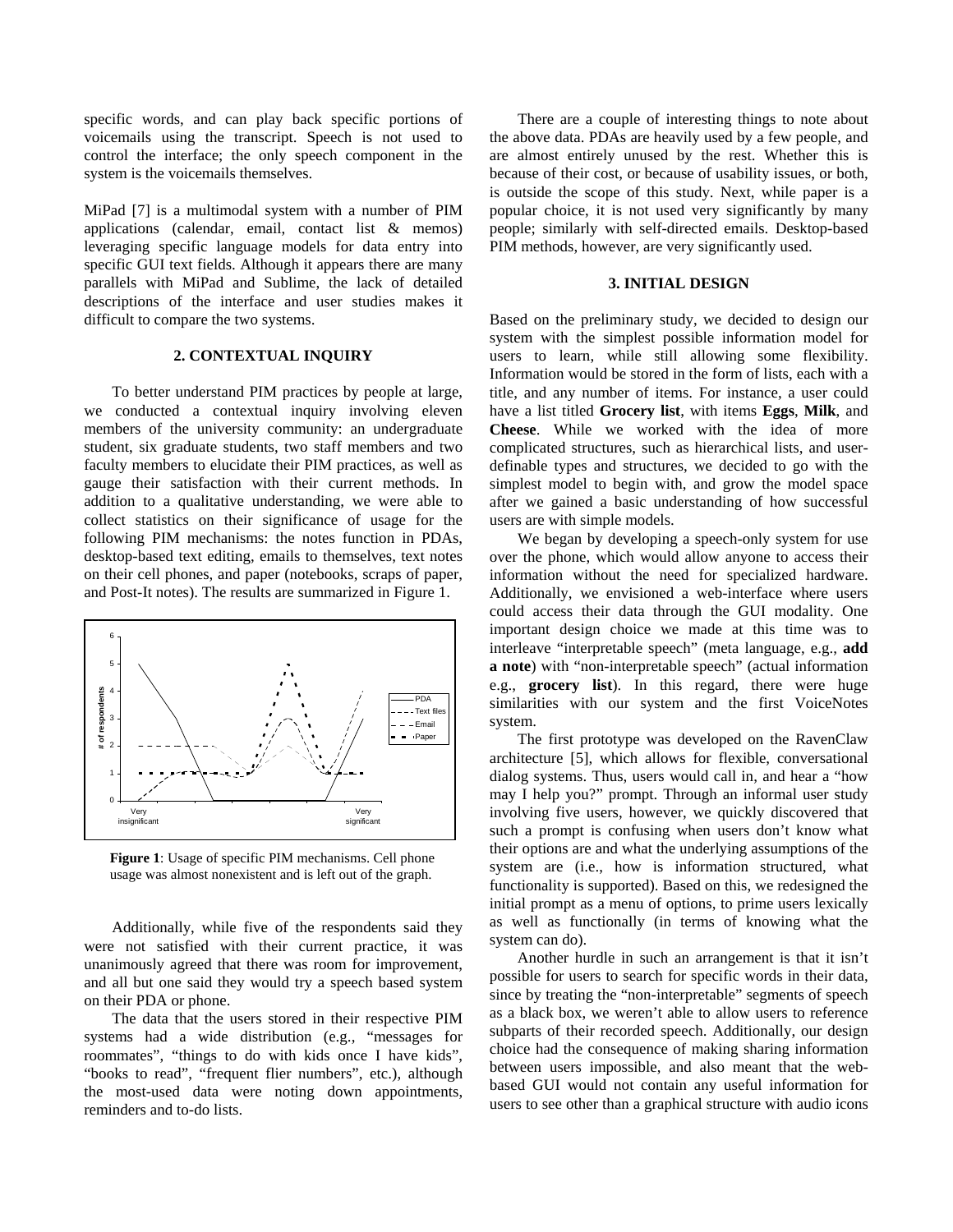to represent their data. Finally, the lack of a GUI for users during interaction with the system meant that it was difficult for them to ground themselves in terms of the dialog state, as well as for them to know how their information was organized. It is also worth noting that we were able to replicate many of the observed interaction effects described in [3], such as users losing track of their bearings while navigating the audio-only information space, as well as feedback being perceived as too wordy or too terse at different times.

Based on the above experiences, we decided to move to an actual multimodal system incorporating speech and GUI elements simultaneously, and also diminishing the boundary between interpretable and non-interpretable speech.

## **4. THE CURRENT PROTOTYPE**

The system we have developed since then is a multimodal interface that runs on a PDA, and uses grammar-based ASR to recognize the Sublime meta-language, and statistical language model (SLM)-based ASR to recognize actual user information. Audio is sent over a Wi-Fi connection, with actual ASR being performed on a desktop server. Recognition results are streamed back in real time to the PDA. This is accomplished using the Microsoft Speech Server architecture with the PocketPC speech plugin, and Dragon NaturallySpeaking for the SLM ASR. A screenshot is shown in Figure 2.

The functionality supported by the system includes adding, editing, and deleting lists through the stylus and through voice, searching for any words that are already in the system (even immediately after entering new words), and dynamically updating a user's central information immediately after edits are made on the PDA. The same information (audio and text) can be accessed on the web at any time.

By shifting to a multimodal environment, the system is now able to effectively ground the user in terms of knowing what the system heard: currently, it displays the exact hypothesis that it recognized from the user's utterance, so the user has a first-order grounded belief of what the system's current state should be. Further, we have anecdotal evidence that suggests that seeing a graphical representation of their personal information during navigation and manipulation allows users to better create a mental model that matches the system's model. Finally, since there are actual text representations of users' information, it now becomes possible to search for individual words in a specific entry, which anecdotal evidence suggests is preferred by users.

Initial results with this system are promising. Anecdotally, we have seen that users are able to learn to use the system much quicker than in the audio-only system, and there is a much stronger match between their expectations and the system's response. Sample dialogs are shown in Figure 3.

| Sublime                                                                                                              | Settings   Tutorial   Logout |
|----------------------------------------------------------------------------------------------------------------------|------------------------------|
| Status: Listen   Record   'Read out all my lists'                                                                    | ▼ What can I say?!           |
|                                                                                                                      | Read out…i<br>Search for     |
|                                                                                                                      | Add new                      |
|                                                                                                                      | Delete…i                     |
|                                                                                                                      | Go to                        |
| ⊟Grocery list                                                                                                        |                              |
| Eggs                                                                                                                 |                              |
| Milk                                                                                                                 |                              |
| Cheese                                                                                                               |                              |
| diapers <sup>.</sup>                                                                                                 |                              |
| $\Xi$ Important numbers                                                                                              |                              |
| Passport number KA591923                                                                                             |                              |
| US Airways frequent flyer number 0X297E4                                                                             |                              |
| United frequent flyer number 03130418375                                                                             |                              |
| Delta frequent flyer number 2476654211.                                                                              |                              |
| Southwest frequent flyer number 141985561                                                                            |                              |
| $\boxdot$ Scratch pad                                                                                                |                              |
| Remember to email Roni demo scenario                                                                                 |                              |
| Ask Dave for data before tomorrow                                                                                    |                              |
| remembered to send Roni I am a list of things that we need to<br>do with suppliant before we should get out tomorrow |                              |

**Figure 2**: Screenshot of Sublime. The audio icons denote recorded speech that may be played back, along with first-pass transcriptions displayed in a few seconds after recordings are made. The bold line indicates a search result from a recent search (**Search for US Airways**).